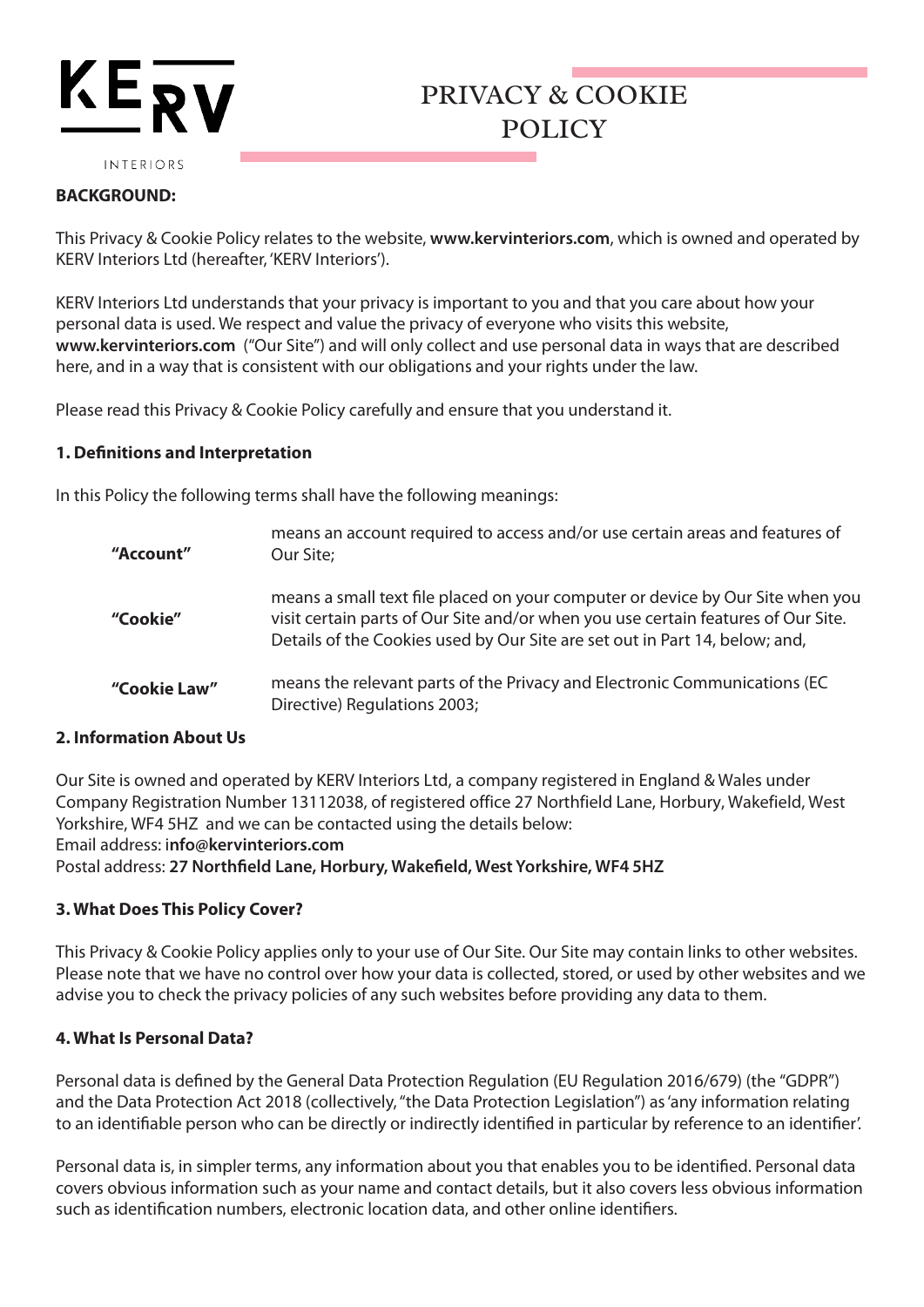## PRIVACY & COOKIE POLICY

INTERIORS

KER

### **5. What Are My Rights?**

Under the Data Protection Legislation, you have the following rights, which we will always work to uphold:

**a.** The right to be informed about our collection and use of your personal data. This Privacy Policy should tell you everything you need to know, but you can always contact us to find out more or to ask any questions using the details in Part 15.

**b.** The right to access the personal data we hold about you. Part 13 will tell you how to do this.

**c.** The right to have your personal data rectified if any of your personal data held by us is inaccurate or incomplete. Please contact us using the details in Part 14 to find out more.

**d.** The right to be forgotten, i.e. the right to ask us to delete or otherwise dispose of any of your personal data that we hold. Please contact us using the details in Part 14 to find out more.

**e.** The right to restrict (i.e. prevent) the processing of your personal data.

**f.** The right to object to us using your personal data for a particular purpose or purposes.

**g.** The right to withdraw consent. This means that, if we are relying on your consent as the legal basis for using your personal data, you are free to withdraw that consent at any time.

**h.** The right to data portability. This means that, if you have provided personal data to us directly, we are using it with your consent or for the performance of a contract, and that data is processed using automated means, you can ask us for a copy of that personal data to re-use with another service or business in many cases.

**i.** Rights relating to automated decision-making and profiling. We do not use your personal data in this way.

For more information about our use of your personal data or exercising your rights as outlined above, please contact us using the details provided in Part 14.

It is important that your personal data is kept accurate and up-to-date. If any of the personal data we hold about you changes, please keep us informed as long as we have that data.

Further information about your rights can also be obtained from the Information Commissioner's Office or your local Citizens Advice Bureau.

If you have any cause for complaint about our use of your personal data, you have the right to lodge a complaint with the Information Commissioner's Office. We would welcome the opportunity to resolve your concerns ourselves, however, so please contact us first, using the details in Part 13.

#### **6. What Data Do You Collect and How?**

Depending upon your use of Our Site, we may collect and hold some or all of the personal and non-personal data set out in the table below, using the methods also set out in the table. Please also see Part 14 for more information about our use of Cookies and similar technologies. We do not collect payment information or other financial information, our payment processor does this instead. We do not collect any 'special category' or 'sensitive' personal data AND/OR personal data relating to children AND/OR data relating to criminal convictions and/or offences.

| <b>Data Collected</b>   | <b>How We Collect the Data</b> |  |
|-------------------------|--------------------------------|--|
| Indentity information   | Via our site                   |  |
| Contact information     | Via our site                   |  |
| Client requirements and | Via out site and by email      |  |
| property information    |                                |  |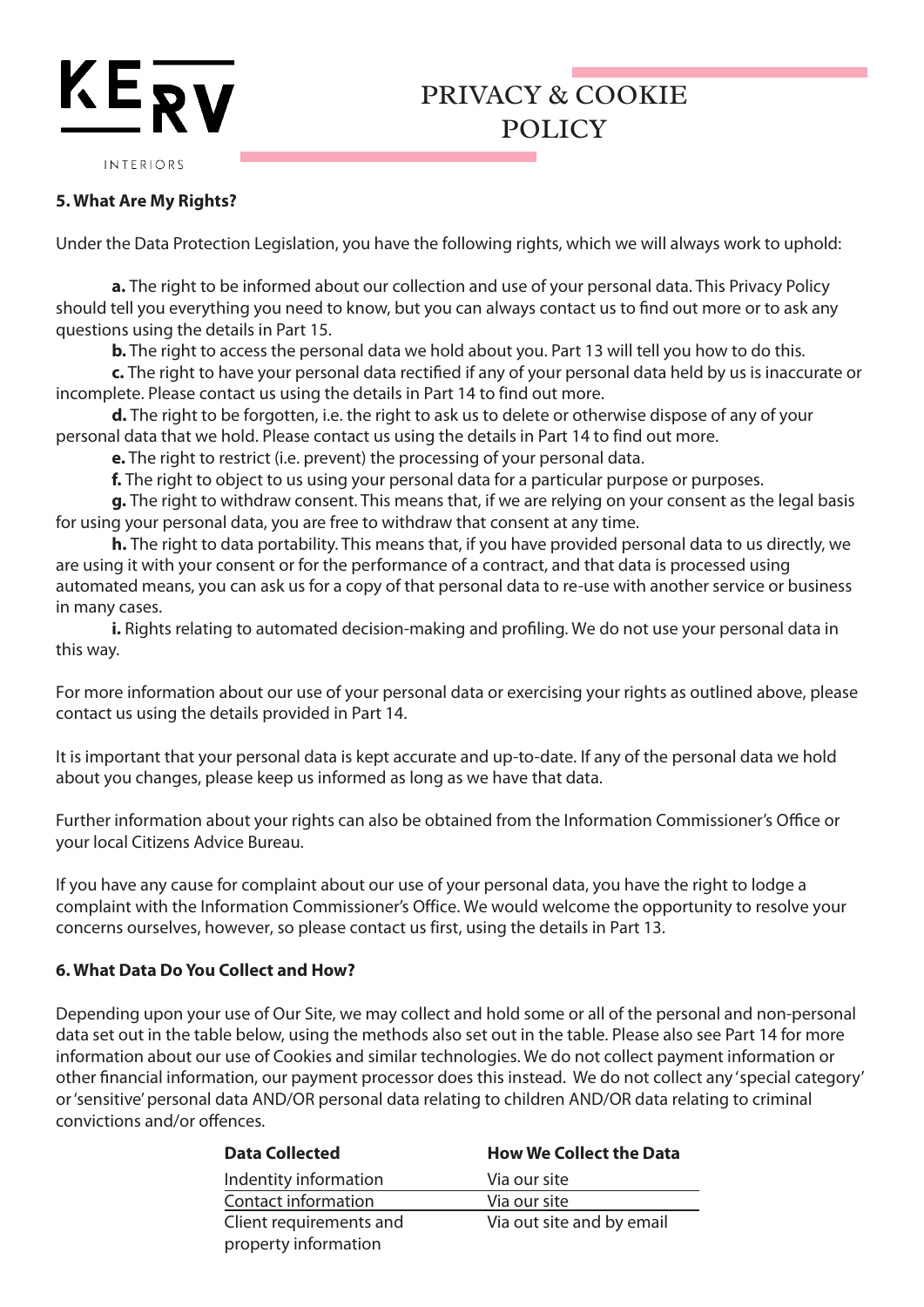# KERI

## PRIVACY & COOKIE POLICY

INTERIORS

## **7. How Do You Use My Personal Data?**

Under the Data Protection Legislation, we must always have a lawful basis for using personal data. The following table describes how we will use your personal data, and our lawful bases for doing so:

| <b>What We Do</b>                                                                                                                                         | <b>What Data We Use</b>                                                                             | <b>Our Lawful Basis</b>                                                    |
|-----------------------------------------------------------------------------------------------------------------------------------------------------------|-----------------------------------------------------------------------------------------------------|----------------------------------------------------------------------------|
| Administering our business.                                                                                                                               | <b>Contact information</b>                                                                          | Provision of services                                                      |
| Supplying our services to you.                                                                                                                            | Identify information and contact<br>information and client requirements<br>and property information | Provision of services                                                      |
| Personalising and tailoring our<br>services for you.                                                                                                      | Client requirements and property<br>information                                                     | Provision of services by us and by<br>third party contractors ad providers |
| Communicating with you.                                                                                                                                   | Contact information                                                                                 | Provision of services; promotion<br>and marketing of services              |
| Supplying you with information by Contact information<br>email AND/OR post that you have<br>opted-in-to (you may opt-out at<br>any time by notifying us). |                                                                                                     | Provision of services; promotion<br>and marketing of services              |

With your permission and/or where permitted by law, we may also use your personal data for marketing purposes, which may include contacting you by email AND/OR telephone AND/OR text message AND/OR post with information, news, and offers on our products AND/OR services. You will not be sent any unlawful marketing or spam.

We will always work to fully protect your rights and comply with our obligations under the Data Protection Legislation and the Privacy and Electronic Communications (EC Directive) Regulations 2003, and you will always have the opportunity to opt-out. We will always obtain your express opt-in consent before sharing your personal data with third parties for marketing purposes and you will be able to opt-out at any time.

Third Parties (including) whose content appears on Our Site may use third-party Cookies, as detailed below in Part 14. Please refer to Part 14 for more information on controlling cookies. Please note that we do not control the activities of such third parties, nor the data that they collect and use themselves, and we advise you to check the privacy policies of any such third parties.

We will only use your personal data for the purpose(s) for which it was originally collected unless we reasonably believe that another purpose is compatible with that or those original purpose(s) and need to use your personal data for that purpose. If we do use your personal data in this way and you wish us to explain how the new purpose is compatible with the original, please contact us using the details in Part 14.

If we need to use your personal data for a purpose that is unrelated to, or incompatible with, the purpose(s) for which it was originally collected, we will inform you and explain the legal basis which allows us to do so. In some circumstances, where permitted or required by law, we may process your personal data without your knowledge or consent. This will only be done within the bounds of the Data Protection Legislation and your legal rights.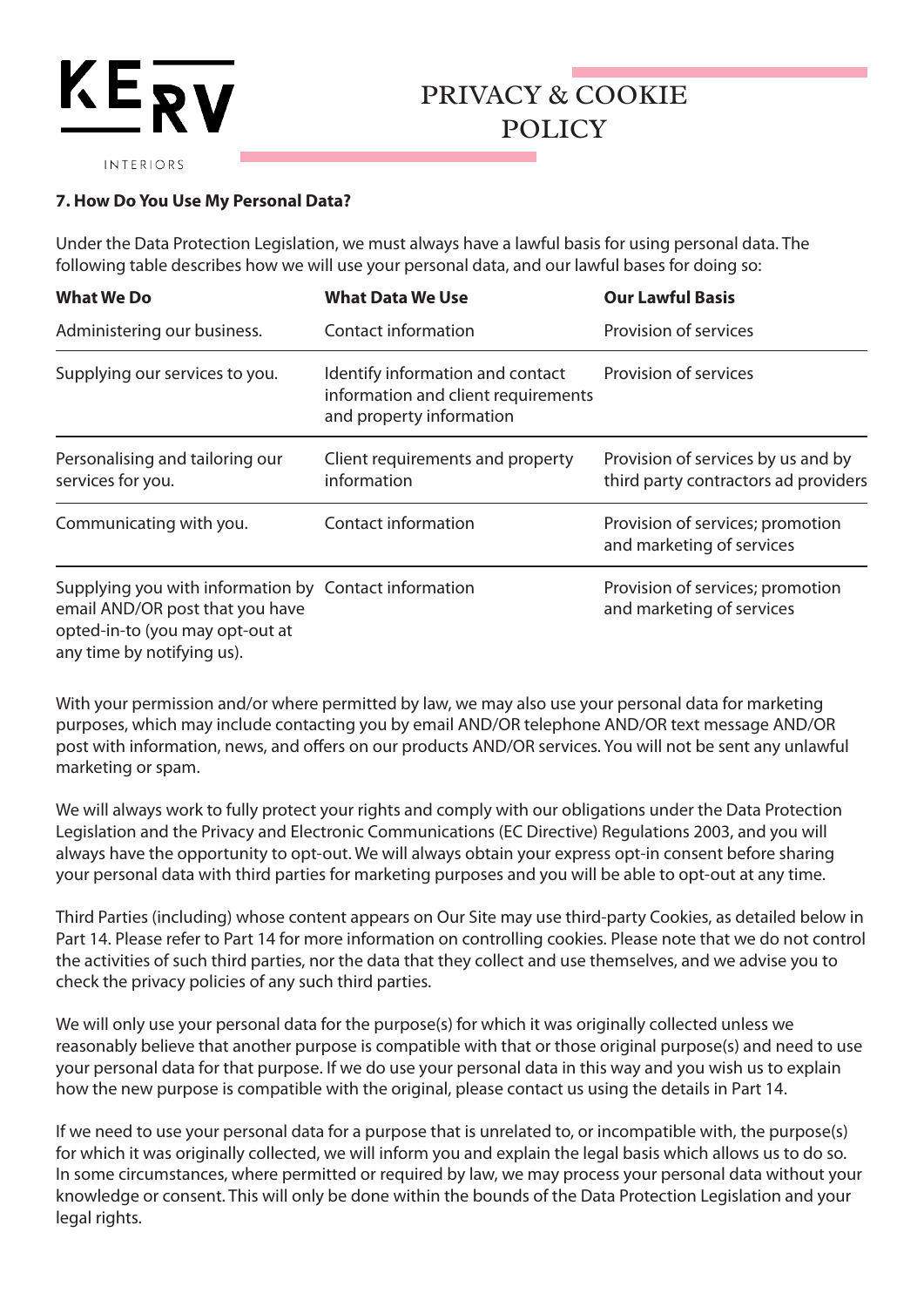# **KEP**

## PRIVACY & COOKIE POLICY

INTERIORS

## **8. How Long Will You Keep My Personal Data?**

We will not keep your personal data for any longer than is necessary in light of the reason(s) for which it was first collected. Your personal data will therefore be kept for up to six (6) years after the completion of our services to you.

## **9. How and Where Do You Store or Transfer My Personal Data?**

KERV Interiors Ltd uses Wix as its customer relationship management platform provider. This provides us with a safe and secure platform to store our client and website user information in one place. Wix also allows us to engage in form of email tracking whereby we are able to see when our correspond-ence is viewed by a client or web user. This is not however used in all instances.

We may store or transfer some or all of your personal data in countries that are not part of the European Economic Area (the "EEA" consists of all EU member states, plus Norway, Iceland, and Liechtenstein) or EEA. These are known as "third countries" and may not have data protection laws that are as strong as those in the UK and/or the EEA. This means that we will take additional steps in order to ensure that your personal data is treated just as safely and securely as it would be within the UK and under the Data Protection Legislation as follows.

We share your data within the group of companies of which we are a part. Where this involves the transfer of personal data outside the EEA, our group ensures that personal data is protected by requiring all companies within the group to follow the same rules with respect to personal data usage. These are known as "binding corporate rules". More information on binding corporate rules is available from the European Commission.

In addition, where we share your data with external third parties, as detailed below in Part 10, that are based outside of the EEA, the following safeguards are applied to such transfers:

We will only transfer your personal data to third countries whose levels of data protection are deemed 'adequate' by the European Commission. More information is available from the European Commission.

Please contact us using the details below in Part 14 for further information about the particular data protection mechanisms used by us when transferring your personal data to a third country.

The security of your personal data is essential to us, and to protect your data, we take a number of important measures, including the following:

**a.** limiting access to your personal data to those employees, agents, contractors, and other third parties with a legitimate need to know and ensuring that they are subject to duties of confidentiality; and, **b.** procedures for dealing with data breaches (the accidental or unlawful destruction, loss, alteration, unauthorised disclosure of, or access to, your personal data) including notifying you and/or the Information Commissioner's Office where we are legally required to do so.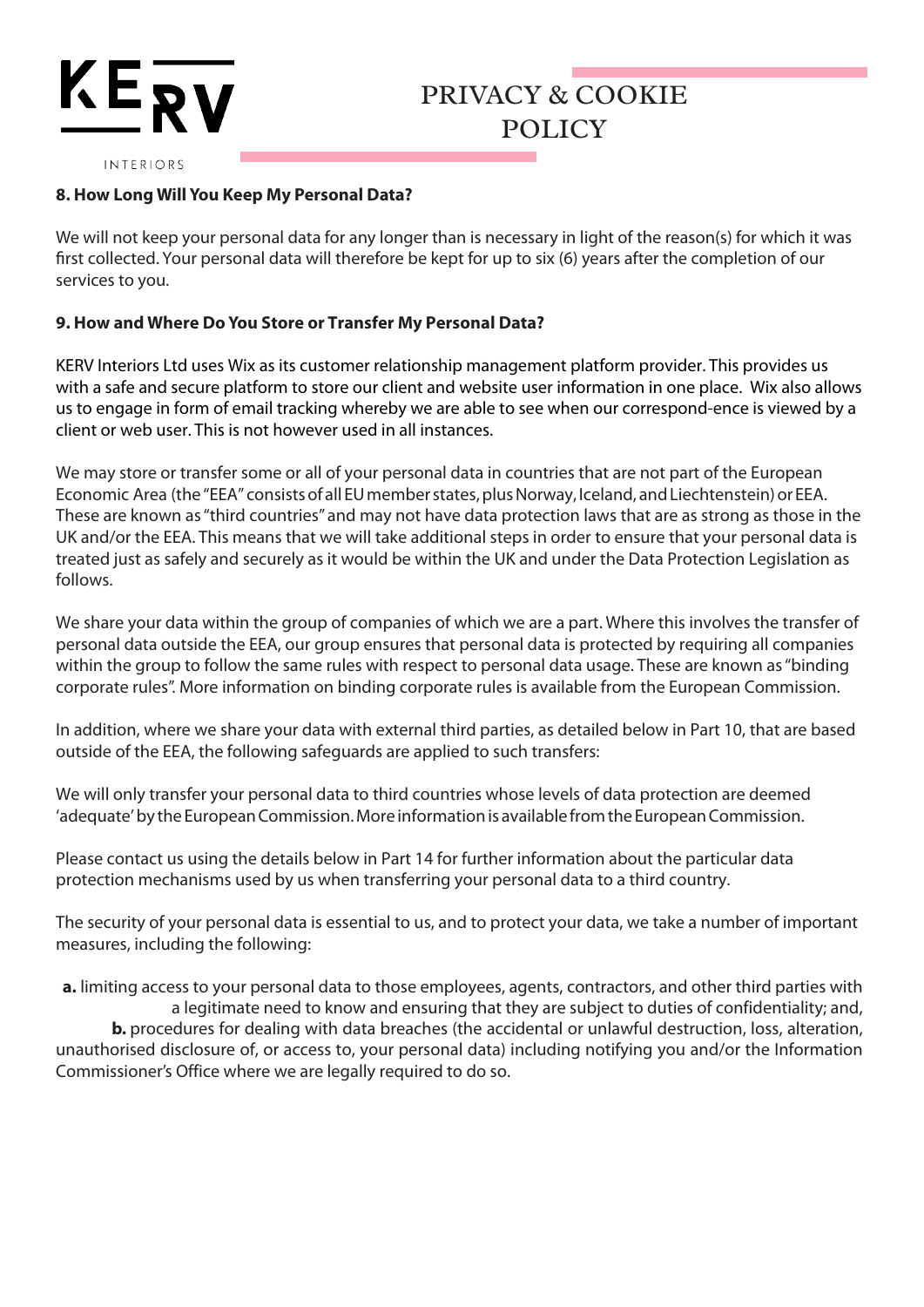# $KE_2$

## PRIVACY & COOKIE POLICY

#### INTERIORS

## **10. Do You Share My Personal Data?**

We will not share any of your personal data with any third parties for any purposes, subject to the following exceptions.

We will pass your contact information and requirements to third party contractors and service providers if and when you instruct us to do so, whether tacitly or expressly.

If we sell, transfer, or merge parts of our business or assets, your personal data may be transferred to a third party. Any new owner of our business may continue to use your personal data in the same way(s) that we have used it, as specified in this Privacy & Cookie Policy.

In some limited circumstances, we may be legally required to share certain personal data, which might include yours, if we are involved in legal proceedings or complying with legal obligations, a court order, or the instructions of a government authority.

If any of your personal data is shared with a third party, as described above, we will take steps to ensure that your personal data is handled safely, securely, and in accordance with your rights, our obligations, and the third party's obligations under the law, as described above in Part 9.

If any personal data is transferred outside of the EEA, we will take suitable steps in order to ensure that your personal data is treated just as safely and securely as it would be within the UK and under the Data Protection Legislation, as explained above in Part 9.

If we sell, transfer, or merge parts of our business or assets, your personal data may be transferred to a third party. Any new owner of our business may continue to use your personal data in the same way(s) that we have used it, as specified in this Privacy & Cookie Policy.

In some limited circumstances, we may be legally required to share certain personal data, which might include yours, if we are involved in legal proceedings or complying with legal obligations, a court order, or the instructions of a government authority.

## **11. How Can I Control My Personal Data?**

In addition to your rights under the Data Protection Legislation, set out in Part 5, when you submit personal data via Our Site, you may be given options to restrict our use of your personal data. In particular, we aim to give you strong controls on our use of your data for direct marketing purposes (including the ability to optout of receiving emails from us which you may do by unsubscribing using the links provided in our emails and at the point of providing your details and by managing your Account).

You may also wish to sign up to one or more of the preference services operating in the UK: The Telephone Preference Service ("the TPS"), the Corporate Telephone Preference Service ("the CTPS"), and the Mailing Preference Service ("the MPS"). These may help to prevent you receiving unsolicited marketing. Please note, however, that these services will not prevent you from receiving marketing communications that you have consented to receiving.

## **12. Can I Withhold Information?**

You may access certain areas of Our Site without providing any personal data at all. However, to use all features and functions available on Our Site you may be required to submit or allow for the collection of certain data.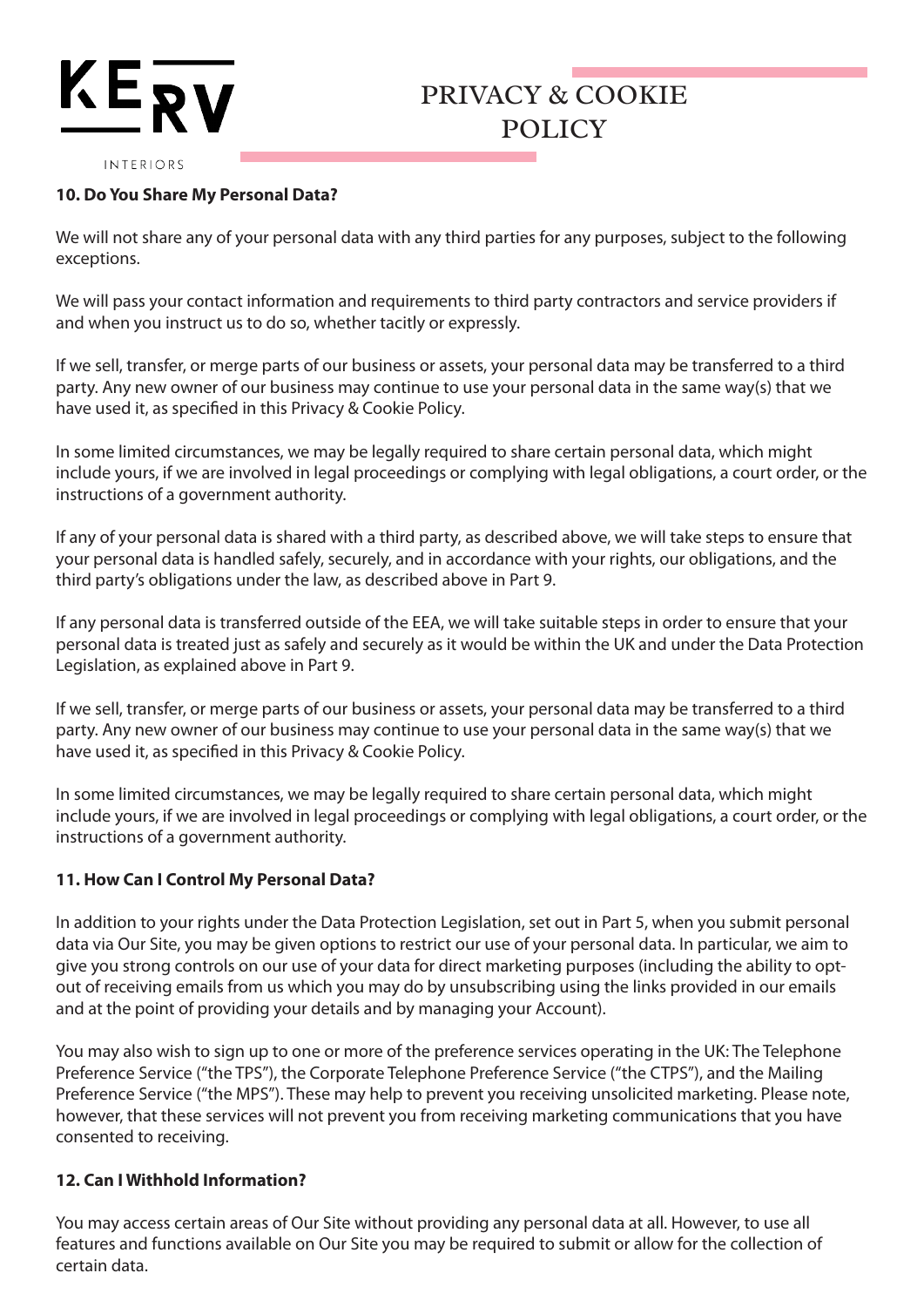# $KE_{\bf RV}$

## PRIVACY & COOKIE POLICY

#### INTERIORS

## **12. How Can I Access My Personal Data?**

If you want to know what personal data we have about you, you can ask us for details of that personal data and for a copy of it (where any such personal data is held). This is known as a "subject access request".

All subject access requests should be made in writing and sent to the email or postal addresses shown in Part 14.

There is not normally any charge for a subject access request. If your request is 'manifestly unfounded or excessive' (for example, if you make repetitive requests) a fee may be charged to cover our administrative costs in responding.

We will respond to your subject access request within thirty (30) days. Normally, we aim to provide a complete response, including a copy of your personal data within that time. In some cases, however, particularly if your request is more complex, more time may be required up to a maximum of three months from the date we receive your request. You will be kept fully informed of our progress.

## **13. How Do You Use Cookies?**

Our Site may place and access certain first-party Cookies on your computer or device. First-party Cookies are those placed directly by us and are used only by us. We use Cookies to facilitate and improve your experience of Our Site and to provide and improve our products AND/OR services. We have carefully chosen these Cookies and have taken steps to ensure that your privacy and personal data is protected and respected at all times.

By using Our Site, you may also receive certain third-party Cookies on your computer or device. Third-party Cookies are those placed by websites, services, and/or parties other than us. Third-party Cookies may be used on Our Site. For more details, please refer to the table below. These Cookies are not integral to the functioning of Our Site and your use and experience of Our Site will not be impaired by refusing consent to them.

All Cookies used by and on Our Site are used in accordance with current Cookie Law.

Before Cookies are placed on your computer or device, you may be shown a prompt or pop-up requesting your consent to set those Cookies. By giving your consent to the placing of Cookies you are enabling us to provide the best possible experience and service to you. You may, if you wish, deny consent to the placing of Cookies; however certain features of Our Site may not function fully or as intended. You will be given the opportunity to allow only first-party Cookies and block third-party Cookies.

Certain features of Our Site depend on Cookies to function. Cookie Law deems these Cookies to be "strictly necessary". These Cookies are shown in the table below. Your consent will not be sought to place these Cookies, but it is still important that you are aware of them. You may still block these Cookies by changing your internet browser's settings as detailed below, but please be aware that Our Site may not work properly if you do so. We have taken great care to ensure that your privacy is not at risk by allowing them.

In addition to the controls that we provide, you can choose to enable or disable Cookies in your internet browser. Most internet browsers also enable you to choose whether you wish to disable all Cookies or only third-party Cookies. By default, most internet browsers accept Cookies, but this can be changed. For further details, please consult the help menu in your internet browser or the documentation that came with your device.